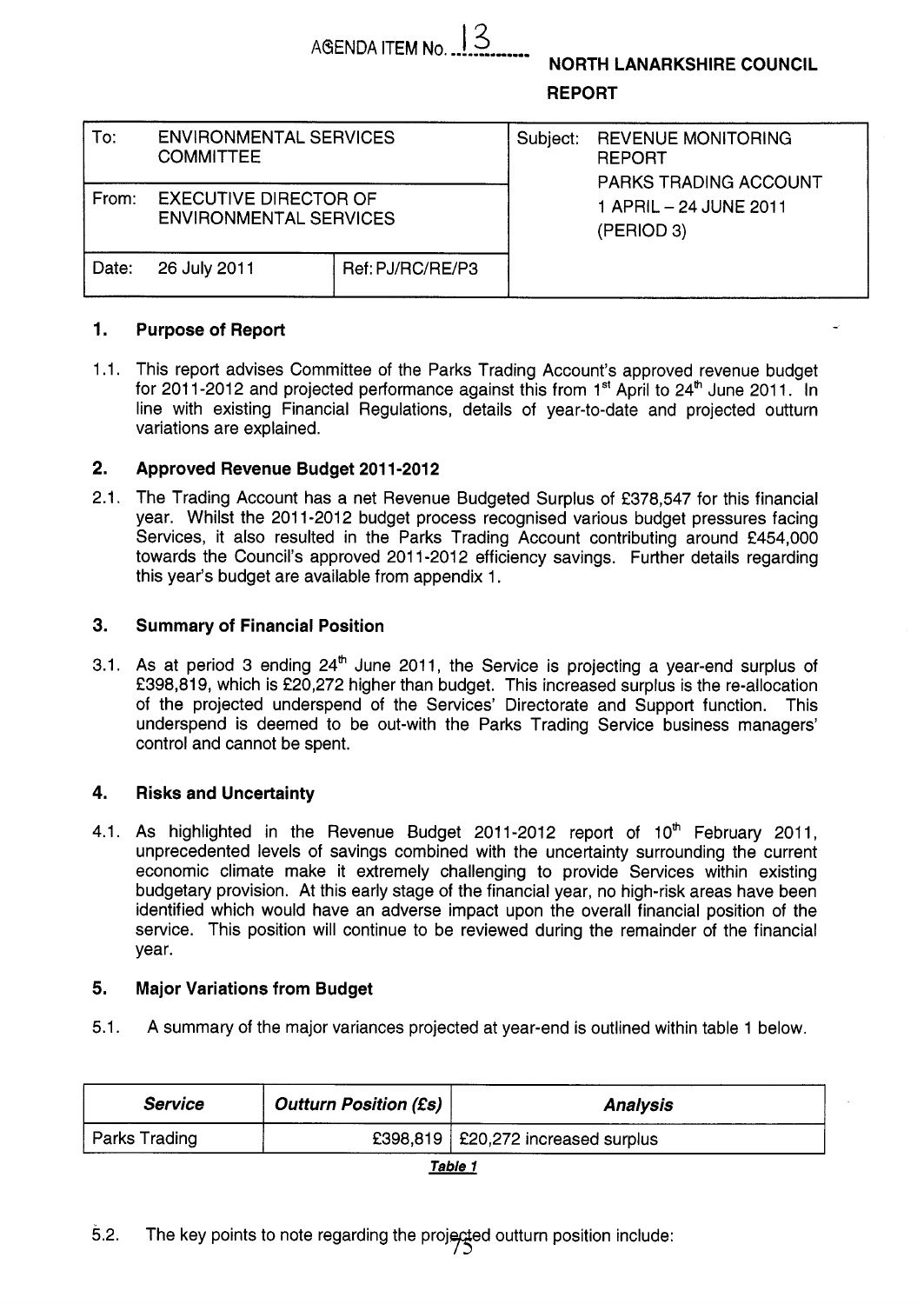- 5.2.1. Based on the previous years expenditure and this year's actuals to date external vehicle hires and vehicle repairs are forecast to be over budget by €1 99,000.
- 5.2.2. Based on the previous years expenditure and this year's actuals to date protective clothing purchases are forecast to be over budget by €36,000.
- 5.2.3. Materials costs are projected to be €142,000 under budget. This is due to reduced work being carried out for Regeneration Services together with a forecast reduction in the purchase of litter bins.
- 5.2.4. External plant hire costs are projected to be €25,000 under budget.
- 5.2.5. There is a forecast net saving of €52,000 in other areas of expenditure. Tipping fees, landfill tax, property rates, and car allowances/leasing are projected to be under budget whereas metered water, energy costs, contract cleaning, subcontractors costs, ICT costs, and professional fees are projected to be over budget.
- 5.2.6. The Parks Trading Account incorporates a staff turnover requirement of £344,000, equivalent to 14 FTE staff. As at period 3, there are currently 12 FTE vacancies within the Service, with an associated saving of €1 32,000. This figure is calculated on the assumption that these vacant posts will be filled midway through 201 1/12. In addition 9 posts have been vacated in 201 1/12 as part of a workforce deployment saving for 2012/13. These posts have also been classified as turnover savings in 2011/12 providing a further saving of £325,000. The total saving of £457,000 exceeds the turnover savings requirement by £113,000. There are also savings arising from unfilled seasonal posts amounting to €123,000 and savings in national insurance of €58,000 resulting in a forecast underspend in employee costs of €300,000.
- 5.2.7. There is a projected under recovery in income of €284,000. This arises from the net reduction in expenditure as detailed above.

#### **6. Management Actions**

- 6.1. Management are continuing to monitor vacancy levels and assess the necessity for new appointments. Sickness absence levels are also being monitored in accordance with the Council's policy.
- 6.2. Overtime expenditure is being closely monitored throughout the service. This includes reviewing overtime working practices to rationalise/reduce the extent of overtime costs.
- 6.3. Vehicle hires continue to be reviewed in order to replace long term leases by short term hires to allow future flexibility and cost savings. Budgets for internal hires will be realigned in period 4 to take into account the effect of previous cost reductions.

#### *7.*  **Financial Concurrence**

**7.1.**  Prepared in accordance with the Scheme of Financial Delegation, the financial information contained within this report has been agreed with the Head of Financial Services.

#### **a. Recommendations**

8.1. Members are asked to note the Service's approved 2011-2012 budget and projected performance against this as at 24<sup>th</sup> June 2011.

Paul duties

# **PAUL JUKES EXECUTIVE DIRECTOR OF ENVIRONMENTAL SERVICE**

Local Government Access to Information Act: for further information about this report, please contact Robert Colquhoun, Business Service Manager, Finance & Technology Solutions 01236 632444.